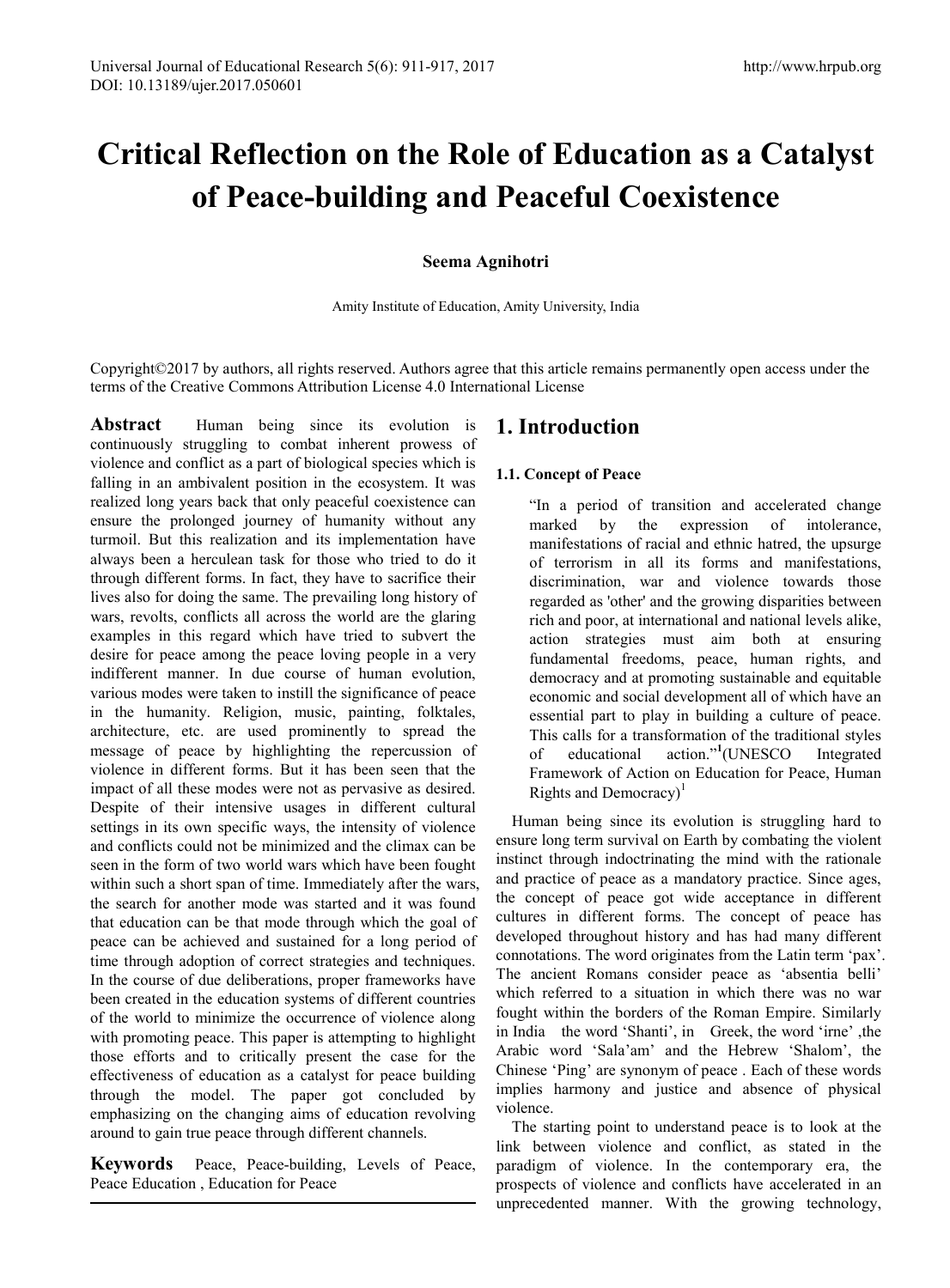awareness, urbanization, globalization and materialism, the concept of peace is receiving more jerks than the other concepts. The pervasive impact of terrorism, existence of perennial conflict zones in the world and huge losses of live due to eruption of natural hazards of different forms are some of the examples, keeping the humanity on stake on a broader level. Similarly in the specific levels, poverty, hunger, unemployment, breaking of joint family system, increasing cases of suicides, depression and loneliness, exploitation, injustice, stereotypes, prejudices and sustaining inequalities are giving further jerks to the roots of peace on a very intensive scale. It is quite paradoxical that in this era of unprecedented advancement, humanity at both the levels –group and individual levels are feeling more in turmoil than tranquility of any sort.

While reviewing the related literature in this regard, it has appeared that man is losing peace at three broad levels – inner level, social level and peace with nature. Prior proceeding further, it would be better to know the nature of all these three levels to develop proper perspective about the need of peace.

#### 1.1.1. Inner Level

At the inner level, the man in the state of the art situation is highly disturbed. With the advancement in civilization and growing favours for materialistic philosophy along with eruption of multiple venues for growth in the democratic structure, everybody became more ambitious, self – centered and indifferent about the need of the others. The loosening impact of religion, ethics and morality at the cost of modernity, technology and globalization, man has lost the inner peace. Everybody wants to be successful at the materialistic level and this notion of success is encroaching the realm of peace on a broader level.

#### 1.1.2. Social Level

At the social level, when inner disturbed people meet, then they further create chaos here. The growing violence, impatience, insecurity are the manifestation of turbulent social environment. Growing apathetic attitude about the social customs, rituals and beliefs in the pseudo race of modernism are preventing the social systems to emerge as the peace zones for the concerned people.

#### 1.1.3. Environmental Level

The growing turbulence at the above mentioned level finds its real implication when we observe the ways of dealing with nature. The natural resources of both types – living or non-living have almost reached on the verge of extinction. The melting glaciers, global warming, environmental pollution, receding water bodies are the glaring examples of the way in which we failed to maintain balance with the nature.

Peace is a participatory nonviolent process that aims to prevent any form of violence, embraces the respect of human rights and aids the maintenance of nonviolent human interaction. Within this manual this concept is called True

Peace. True Peace is based on the three pillars of human rights, nonviolence and participation. Since peace is understood as a process which keeps violence out of human interaction, one has to understand the framework for this type of peace. Three dimensions determine the social reality of each individual – the self, the relation to others and the relation to the environment. As illustrated before, violence can be directed at the very same dimensions, at oneself, to others and at the environment. Truly in the state of True Peace has to feature peace within these three dimensions: That is why a community to find peace within an individual, Social peace within society and Environmental peace within the environment.

#### **1.2. Gandhian Concept of Peace**

For Gandhi, peace can be located in "his revolutionary mode of action which he called *satyagraha*, and his challenging goal of *sarvodaya*, meaning the welfare and good of all, a fuller and richer concept of people's democracy than any we have yet known' (Bose, 1981: 159).*<sup>7</sup>* Peace to Gandhi is primarily located in his idea of *Ahimsa* i.e. non-violence ,however, according to Gupta (1968: 1876), his ideas of trusteeship and passive resistance both form the base of peaceful and just society. For Gandhi,"A votary of *ahimsa ……*remains true to his faith if the spring of all his actions is compassion, if he shuns to the best of his ability the destruction of the tiniest creature, tries to save it, and thus incessantly strives to be free from the deadly coil of *himsa .* 2

#### **1.3. Peace as a Part of Human Right<sup>3</sup>**

Situating peace within the framework of human rights helps to identify the linkages between the two. This human rights dimension brings concrete experience and observable social conditions that can be addressed and illustrates that peace requires actions and not passivity. Peace is about ensuring that human rights are not violated by direct, structural or cultural forms of violence. The term Ahimsa, which means 'without violence', does not only mean the rejection of violence but refers to the action of doing something to counter it. Mahatma Gandhi, who first used 'nonviolence' as a philosophy and method for political change, understood that it was not enough to refuse to participate in violent actions. He believed that it is an individual's obligation to actively oppose oppression rather than silently accept it (Lyamouri-Bajja et al 2012). Castro and Galace (2010) also argued that in the moment of human rights violations, individuals choose one of three options: do nothing about it, respond with violence or respond nonviolently. Thus, it is important to understand peace not only as a goal, but as an active process toward that goal. Peace is something that should be put into daily practice and should reflect the way people live and interact. That is why a new concept of peace has emerged which emphasizes the proactive, nonviolent character of peace while keeping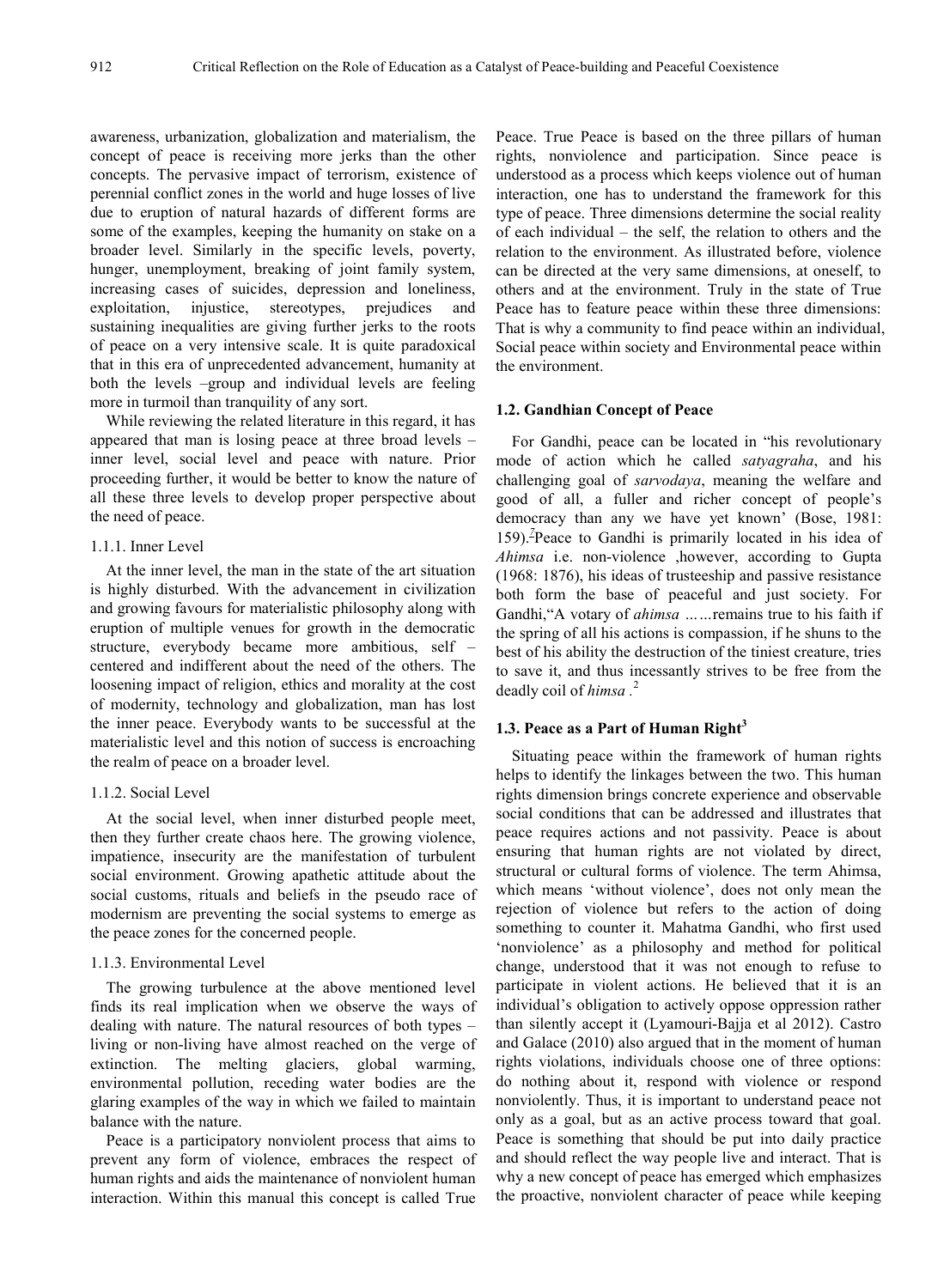the reference to human rights. This new concept is referred to as the 'just peace' approach and is built upon three pillars: - An adaptive process and structure of human relationships characterized by high justice and low violence - A societal infrastructure that actively responds to conflict by nonviolent means as first and last resorts - A system that allows for permanency and interdependence of relationships and change (Lederach).



Paradigm of Peace (Source: Mainstream Education)

# **2. Role of Education in Peace Building and Peaceful Coexistence**

As has been discussed earlier, the search for peace is not new in the humanity. Like the existence of centripetal and centrifugal forces in the physical environment, the humanity is also striving to maintain a balance between conflict and peace on the optimum level. Many modes in the form of religion, spirituality, mythologies, folktales, music, architecture, painting etc. were used in its own specific ways to counteract the impact of conflict and violence from the social settings. But due to confined impact of all these modes and their susceptibility for varied interpretations diluted the prospects of all these to emerge as the viable source of validating the idea of peace in an everlasting manner. The climax of it can be seen in the form of two world wars, fought within such a brief span of time. One example of human actions that led to more peace is how human rights became significantly and internationally recognized at the close of World War II with the adoption of the Universal Declaration of Human Rights in 1948 (United Nations 1948). More than this, it has diverted the attention to find out the mode through which prospect of peace can be enhanced and sustained in an effective manner. Out of this deliberation, education emerged as that mode through which the desired results can be attained in a meaningful manner. Education through its comprehensive range of coverage all across the different segment of human population irrespective of cast, class, race, gender, religion, region etc. keeps tremendous potential to accelerate the peace prospects followed by minimizing the conflict and violence in the significant manner. With the witness of the horrors of the First and Second World Wars, there was-a reawakening to the need of developing the humanistic side of education at least among a few educationists. The thinking of such humanists like Rousseau, Henry Thoreau, Tolstoy and Maria Montessori kept the sense of education alive. In this context Maria Montessori's loud and tireless reiteration on the need for educating for peace should be

mentioned here with respect and appreciation. She stated "Those who want war prepare young people for war; but those, who want peace have neglected young children and adolescents so that they are unable to organize them for peace."

Moreover, education has always been appreciated as an essential process in helping individuals achieve their full potential through the development of competences. In the context of a learning society, lifelong learning is about creating an environment where individuals can achieve their learning potential and address their needs and replace the paradigm of violence with peace. Empowering individuals with a variety of tools to manage conflicts nonviolently is not only of benefit to the individual but society as well. Many different approaches and tools have been used to address injustices and human rights violations in the past such as gender education, civic education, human rights education, and intercultural and interfaith education. What all these approaches have in common is that they aim to promote tolerance, diversity, and empowerment and encourage individual and social responsibility to promote active participation. What is missing in the current discourse on education is a coherent understanding of the interconnectivity of these different forms of education and the overlapping competences that they help develop. Individuals and organizations working in one or more of these fields often find it difficult to link their work with their interest.

# **2.1. Difference between Education for Peace and Peace Education**

Education for peace and peace education sometimes are taken synonym of each other but they are different. Education for peace is a holistic term, seeking its application in each and every aspect of educational endeavour and involving all the stakeholders to achieve the desired results. In its struggle it includes curriculum, policies, administration, teachers and learners to imbibe those practices which lead for building peaceful environment. On the other hand, Peace education is a part of the curriculum which is trying to aware the participants about the need and utility of peace education in the contemporary context.

While distinguishing the two, position paper by National Focus group <sup>4</sup>stated "Education for peace is different from peace education. In the latter, peace is a subject in the syllabus. In the former, peace becomes the shaping vision of education. This implies a paradigm shift in the total transaction of education. Education for peace is education for life, and not merely training for a livelihood. Equipping individuals with the values, skills, and attitudes they need to be wholesome persons who live in harmony with others and as responsible citizens is the goal of education for peace."

The ultimate goal of peace education is for individuals to be able to maintain peace among aspects of themselves (intrapersonal peace), individuals (interpersonal peace),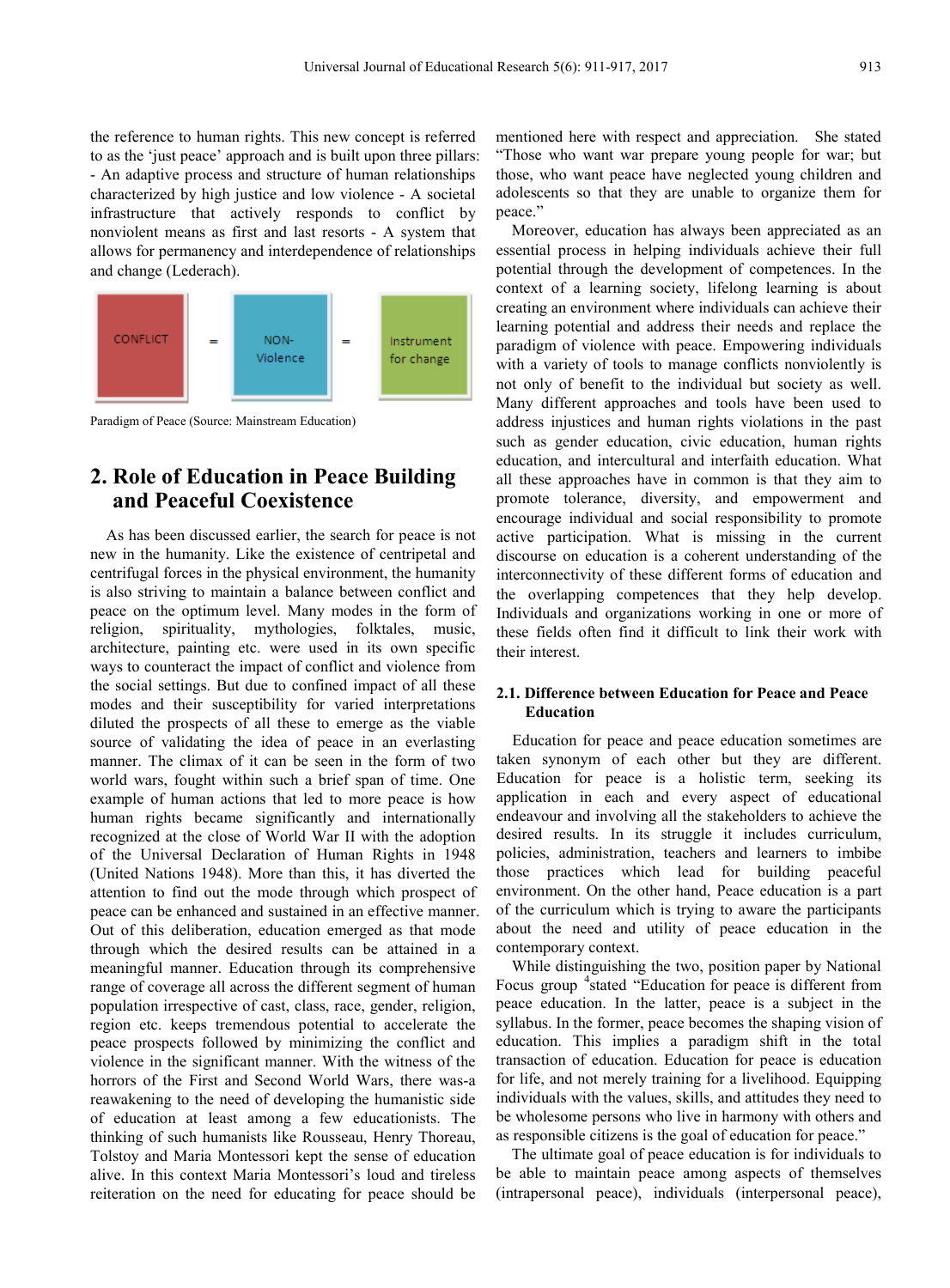groups (intergroup peace), and countries, societies, and cultures (international peace).

# **2.2. Critical Reflections of the Role of Education as a Catalyst for Peace Building and Peaceful Coexistence**

# 2.2.1. Barriers to Use the Education as a Catalyst for Peace Building and Peaceful Coexistence

After familiarizing with the concept of peace and the allied terms, this section would focus critically on the role of Education as a catalyst for peace building and peaceful coexistence. On reality, education has failed somewhere to do the same. Keeping in view the growing discontent and violence in the system, it seems appropriate to mould entire education as a powerful mean of peace building because it is the only channel through which mass impact can be created through curriculum, pedagogies and evaluation. With the thrust of education for all, it seems imperative to use education as a mode of peaceful environment in the contemporary era. But the reality is just the opposite. Due to multiple interventions at the socio, political and economical levels, education in state of the art is breeding more discontent rather than peace in the system. The growing cases of violence, corruption and erosion of ethical values in the educational system demands to explore the barriers which are responsible for mitigating the role of education as a tool for ensuring peaceful environment. The barriers are existing at the following levels.

# **Social Level**

As has been discussed above, the growing discontentment in the society under the guise of modernism and progressivism has caused to perceive the education as a source of mere skill acquisition rather than any enlightenment. Parents are sending their children to the school to acquire those skills successfully which help him/her to have a splendid life. The children with increasing time has started showing less perseverance of acquiring knowledge honestly, rather they want to get it by any means. This narrower version of education has created, even at the classroom level, the environment of ruthless competition and indifferent attitude.

#### **School Level**

The cursory recall of the school system anywhere reminds us of the existence of tension, anxiety, fear, insecurity and lacking warmth prominently. Among each component of the school – whether it is a teacher or a student or a Principal, trust, regard and cooperation are lacking. Since the beginning of the day till the completion of school hours, everywhere due to formalities, pressure and obligations, each component compels to perform all the tasks mechanically. The crowded classrooms, unfair treatment, lack of infrastructure, untrained teachers, demotivated learners etc. cumulatively sustain the

restlessness in the system where peace seems to be the distant dream rather than the reality. While highlighting the challenges before education for creating peaceful environment, the entire thing can be better understood by the reflection given by the position paper of National Focus Group on 'Education For Peace'  $(2006)^4$  in India as

"The foremost challenge before education for peace that deserves special mention at the outset, is the need to do justice to teachers. We expect a great deal from teachers; and the burden of expectations continues to mount. But the duty to do justice to teachers is overlooked. Teachers' day is observed; but we turn a blind eye to how teachers live their lives— underpaid and, in some states, paid erratically. In hundreds and thousands of cases, teachers are actually paid a great deal less than their salaries on paper. Many of them have had to pay huge bribes for their jobs and feel demoralized and aggrieved. Thousands live in smouldering resentment. Even the most lowly worker in the organized sector can have recourse to the labour courts for the redressal of grievances. There is no corresponding provision for teachers. It is necessary, therefore, to set up a constitutionally empowered National Tribunal for Teachers with branches in every State and Union Territory to address and redress the grievances of teachers. In large States like Uttar Pradesh, Madhya Pradesh, and Bihar, it might be necessary to have more than one branch to ensure accessibility, affordability, and promptitude. Doing justice to teachers is crucial to implementing education for peace."

*(Position paper of National Focus Group on Education For Peace, 2006)*

# **Political Level**

The political influence in the educational policies and reforms can be taken as a barrier which can also be held responsible for overshadowing the impact of education on boosting the peaceful movements. The curriculum endeavor with each political shift automatically invites a sort of ripple and dissatisfaction among the recipients. This feeling generates reluctance to participate whole heartedly; instead it breeds resentments. It has been seen with each political shifts when group of people disassociate themselves with the prevailing ideology.

In the nutshell, education in state of the art has always been subjected for severe criticism for spreading violence, conflict and hatred rather than vice versa. The thinkers like Paul Freire, Ivan Illich, Giroux, Giddon etc. have taken education as a root cause of spreading inequality and exploitation. Hence if we are trying to assert the role of education for the peace building task, then we have to alter the existing system with new approaches and vision.

In the following lines, a model has been evolved with the reference of the studied material which can enable the education to promote the peace seeking endevour at the broad level.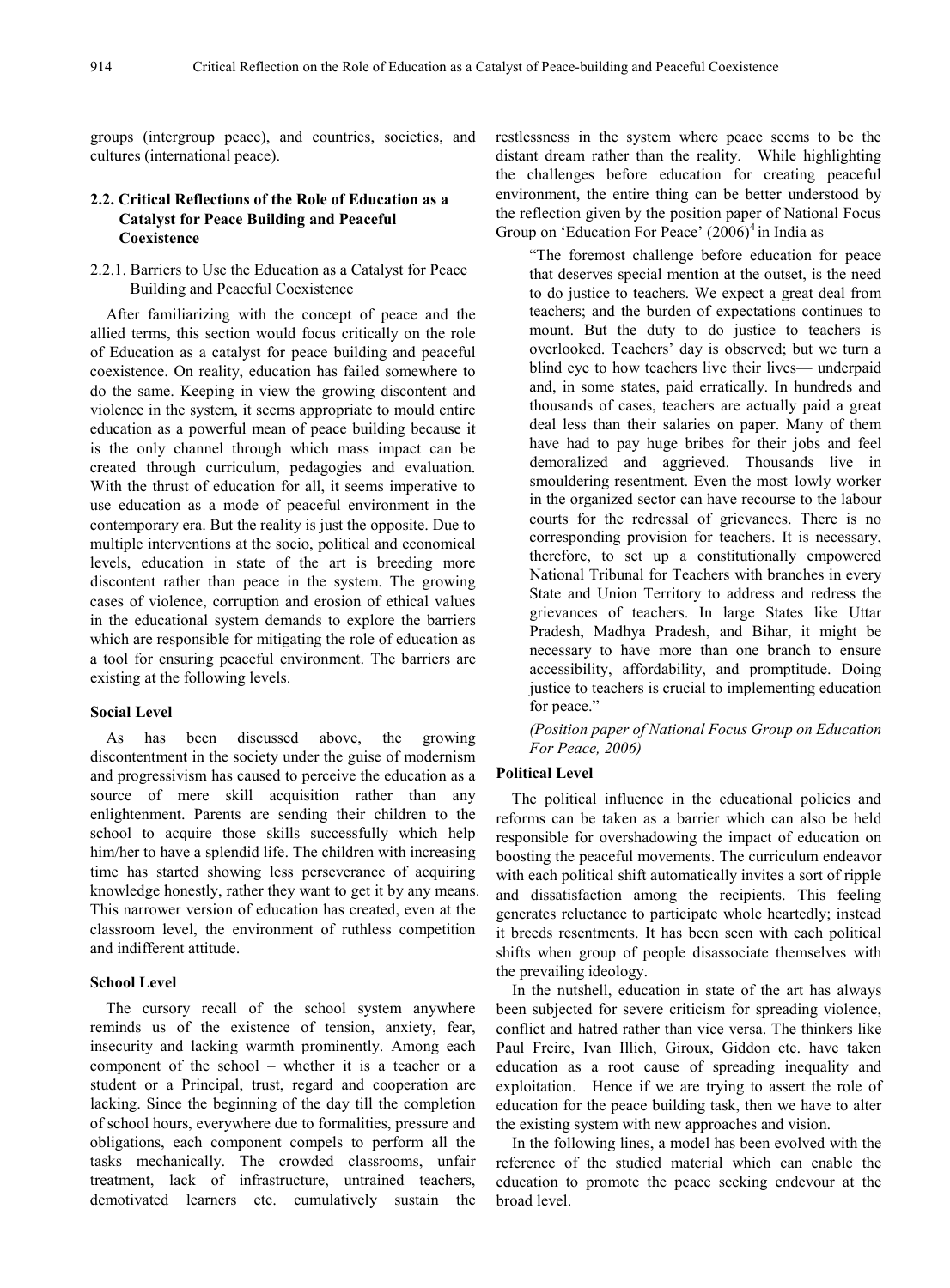## **2.3. Model of Using Education as a Catalyst for Peace Building and Peaceful Coexistence**

In the context of previous deliberation, it has now became apparent that education is an objective medium which can be used for duel purposes – it can be used to promote violence ,conflict and hatred or it can be used vice versa to promote peace and serene environment. For a long period of time, education has played the former role by indoctrinating the mindset of the younger with certain ideology, boosting stereotypes and accentuating disparities. But if we want to use education as a promoter of peaceful environment and ensuring peaceful coexistence, then the solution can be seen in the following model where there has been an attempt to synthesize available material, research and ideologies revolving around the concept of peace .This model is aiming to transform the role of education as a catalyst in ensuring peace coexistence.

The role of education to be used as a catalyst opens through three channels.



the beginning can be made by using the social science theories in the curriculum at different levels to imbibe the peaceful practices in the behavior.<sup>5</sup> (These theories are proposed by Johnson and Johnson and they seem to be quite appropriate due to their logic and viability. It might be the reason that author is using these theories without any alteration in majority of the cases.)

#### 2.3.1. Social Science Theories

It is widely acclaimed that education keeps tremendous potential, as it has been reiterated earlier, for peace building and peaceful coexistence. Those who are working to theorize the concept of Peace education programs find its everlasting durability on those social science theories those are 'validated by research and operationalized into practical procedures.' After reviewing the literature, following theories have emerged which have been thoroughly researched followed by generating practical procedures used in peace education programs. (Peace Education in the Classroom: Creating Effective Peace Education Programs David W. Johnson and Roger T. Johnson)

# 2.3.2. Social Interdependence Theory

This theory divides the interdependence in two types positive (cooperation) and negative (competition). In the former, "individuals perceive that they can reach their goals

if and only if the other individuals with whom they are cooperatively linked also reach their goals (i.e., there is a positive relationship among goal attainments) and, therefore, promote each other's efforts to achieve the goals. On the other hand in the Negative interdependence individuals perceive that they can obtain their goals if and only if the other individuals with whom they are competitively linked fail to obtain their goals (i.e., there is a negative relationship among goal attainments) and, therefore, obstruct each other's efforts to achieve the goals. ". The basic premise of social interdependence theory is that the way in which interdependence is structured determines how individuals interact and the interaction pattern determines the outcomes of the situation (Deutsch, 1949, 1962; Johnson, 1970; Johnson & Johnson, 1974, 1989, 2005b).

#### 2.3.3. Constructive Controversy Theory

It can be seen in the following manner:

"1. When individuals are presented with a problem or decision, they have an initial conclusion based on categorizing and organizing current information, experiences, and perspective. They have a high degree of confidence in their conclusions (they freeze the epistemic process).

2. When individuals present their conclusion and its rationale to others, they engage in cognitive rehearsal, deepen their understanding of their position, and use higher-level reasoning strategies. The more they attempt to persuade others to agree with them, the more committed they may become to their position.

3. When individuals are confronted with different conclusions based on other people's information, experiences, and perspectives, they become uncertain as to the correctness of their views and a state of conceptual conflict or disequilibrium is aroused. They unfreeze their epistemic process.

4. Uncertainty, conceptual conflict, or disequilibrium motivates epistemic curiosity, an active search for (a) more information and new experiences (increased specific content) and (b) a more adequate cognitive perspective and reasoning process (increased validity) in hopes of resolving the uncertainty.

5. By adapting their cognitive perspective and reasoning through understanding and accommodating the perspective and reasoning of others, individuals derive a new, reconceptualized, and reorganized conclusion. Novel solutions and decisions that tend to be qualitatively better are detected. The positive feelings and commitment individuals feel in creating a solution to the problem together is extended to each other, and interpersonal attraction increases. Their competencies in managing conflict constructively tend to improve. The process may begin again at this point, or it may be terminated by freezing the current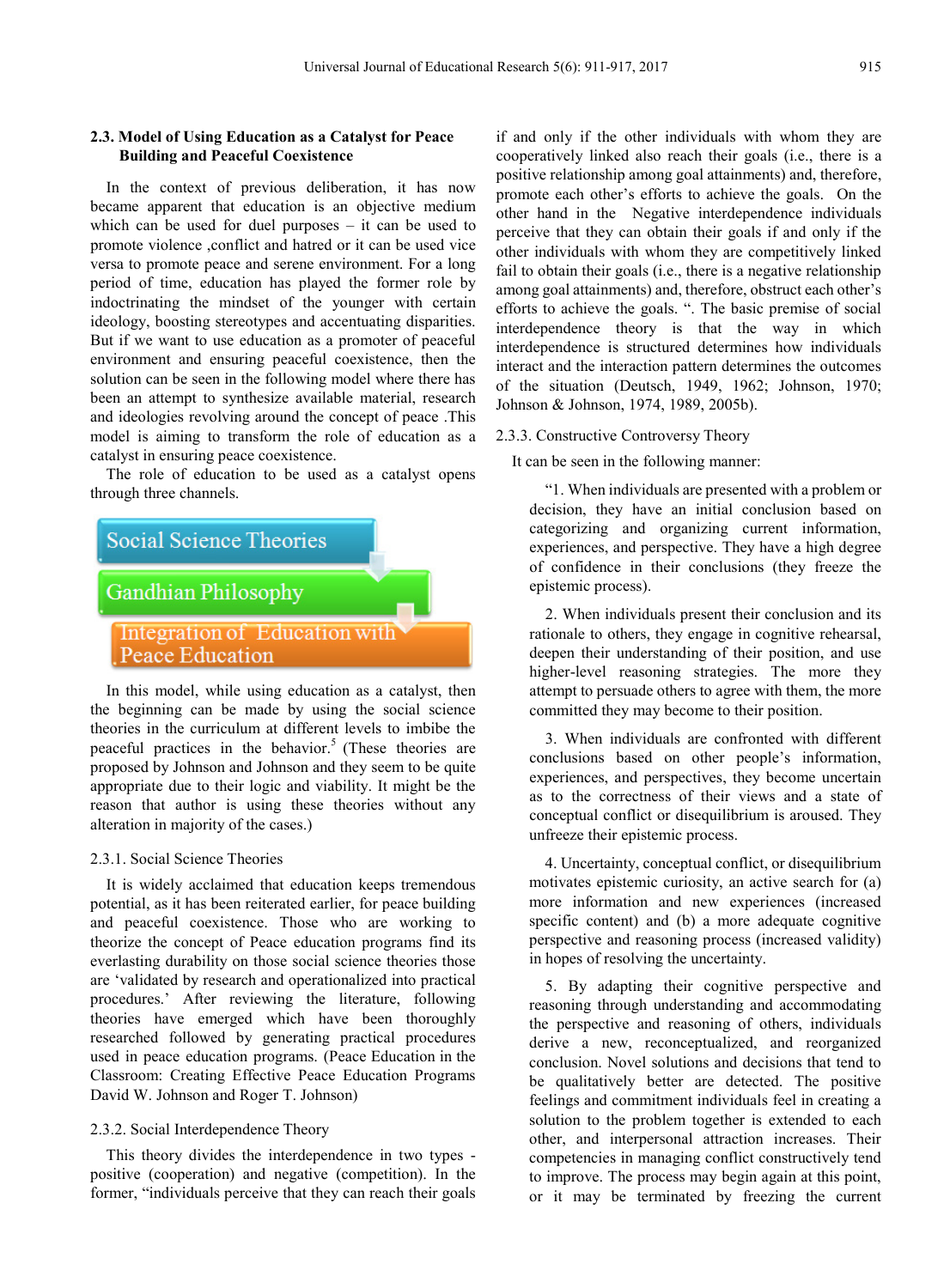conclusion and resolving any dissonance by increasing the confidence in the validity of the conclusion."

### 2.3.4. Integrative Negotiations Theory

This theory focuses on resolving conflicts to maximize joint gain. The theory underlying the resolving of conflicts of interests to maximize joint gain and mutual benefit is integrative negotiation theory. Negotiation is a process by which persons who have shared and opposed interests and want to come to an agreement try to work out a settlement (Johnson & Johnson, 2009). Broadly, there are two approaches to negotiation: distributive (where the goal is to make an agreement more favorable to oneself than to the other negotiators) and integrative (where the goal is to make an agreement that benefits everyone involved). When individuals are unable to negotiate a resolution to their conflict, they may request help from a mediator. A mediator is a neutral person who helps two or more people resolve their conflict, usually by negotiating an integrative agreement.

## **2.4. Gandhian Philosophy**

In the context of building and sustaining peaceful environment, Gandhi always occupies a central place. His association with non- violence even at the time of highly violent situations can be taken exemplary in the process of creating a peaceful world. While reviewing the related literature, it has emerged very strongly that Gandhi has been viewed as synonym of peace and non- violence. In some of the recent studies, scholars have tried to contextualize and place the emergence of Gandhian Studies within the framework of education for peace.

The idea of *sarva dharma sama bhava* i.e. equality of religions as espoused by Gandhi is an effective tool to counter the increasing tensions among different religious groups. According to Gandhi, "a curriculum of religious instruction should include a study of the tenets of faiths other than one's own. For this purpose, the students should be trained to cultivate the habit of understanding and appreciating the doctrines of various great religions of the world in a spirit of reverence and broad-minded tolerance.

He argued that religious and moral education in the overarching framework of non-violence is complimentary in nature and form the core of peace education. Mahatma Gandhi once stated, *"If we are to reach real peace in this world we shall have to begin with the children*." Lasting peace may depend on educating future generations into the competencies, perspectives, attitudes, values, and behavioral patterns that will enable them to build and maintain peace.

Gandhi emphasis on craft based education also keeps potential seeds of peace in the way it is diverting the attention of the students for some constructive tasks. Acquiring education with the thrust on three Hs (Hand, heart and head) rather than on three Rs, could enable the children to nurture themselves in the peaceful environment

by learning the skills of cooperation, mutual assistance and reverence for menial work. The gradual drifting of the students from the menial work and preparation for the white collar job can be held responsible for creating the turbulent educational environment in the schools and colleges. The insertion of Gandhian philosophy in this regard can convert the existing role of education from peace breaker to peace builder. In addition, Gandhi repeatedly emphasizes that approaches of the heart are having more transformative effect than the rational ones. According to him former involve deep personal feelings and emotions which can transform the personalities in a desired manner. On the other hand, rational approaches, quite common in the educational institutions are making the person more stubborn and rigid, thus creates hindrance for peace building exercises. "If I refuse to strike back and am willing to embrace sacrifice and suffering, this can disrupt the expectations of the violent other, lead to a decentering and reorienting of an extremely violent situation, and touch the other's heart." Throughout his writings on satyagraha and other methods for resisting and transforming violence, Gandhi proposes numerous ways for relating to short-term violence and moving toward a conflict resolution grounded in truth and nonviolence  $6$ 

# **2.5. Integration of Education for Peace with Peace Education**

During the deliberation revolving around education to be used as catalyst, the third component in the model is expecting the integration of the education for peace with the peace education because both are complementary to each other. It is true that if education has to catalyze the process of peace and ensure the peaceful coexistence, then it has to revamp its curricular goals and to train all the participants accordingly – ranging from administration to learners. During this process peace education can play significant role. The strategies, models and programmes which are running in the name of peace education can be used for reference. Peace Education as a separate part of the curriculum is aiming to create conflict free zones in the world by imbibing the desired habits among the stake holders. As a strategy, it is intensively promoting the use of meditation, art, religious reading, training of the students and teachers comprehensively to appreciate the values of peaceful coexistence. But due to its segregated nature and differential treatment, it could not exert its major impact upon the practitioners.

With this context, it seems viable to merge the practices of peace education with the education for peace in the way that each component of educational endevour irrespective of its nature can spread the idea of peace building and relevance of peaceful coexistence in varied manner. The curriculum, pedagogies, transactions, evaluation as an inherent part of school practices should create ideal space for the learners to imbibe the practices which can lead to cooperation, trust, empathy, concern and regard rather than